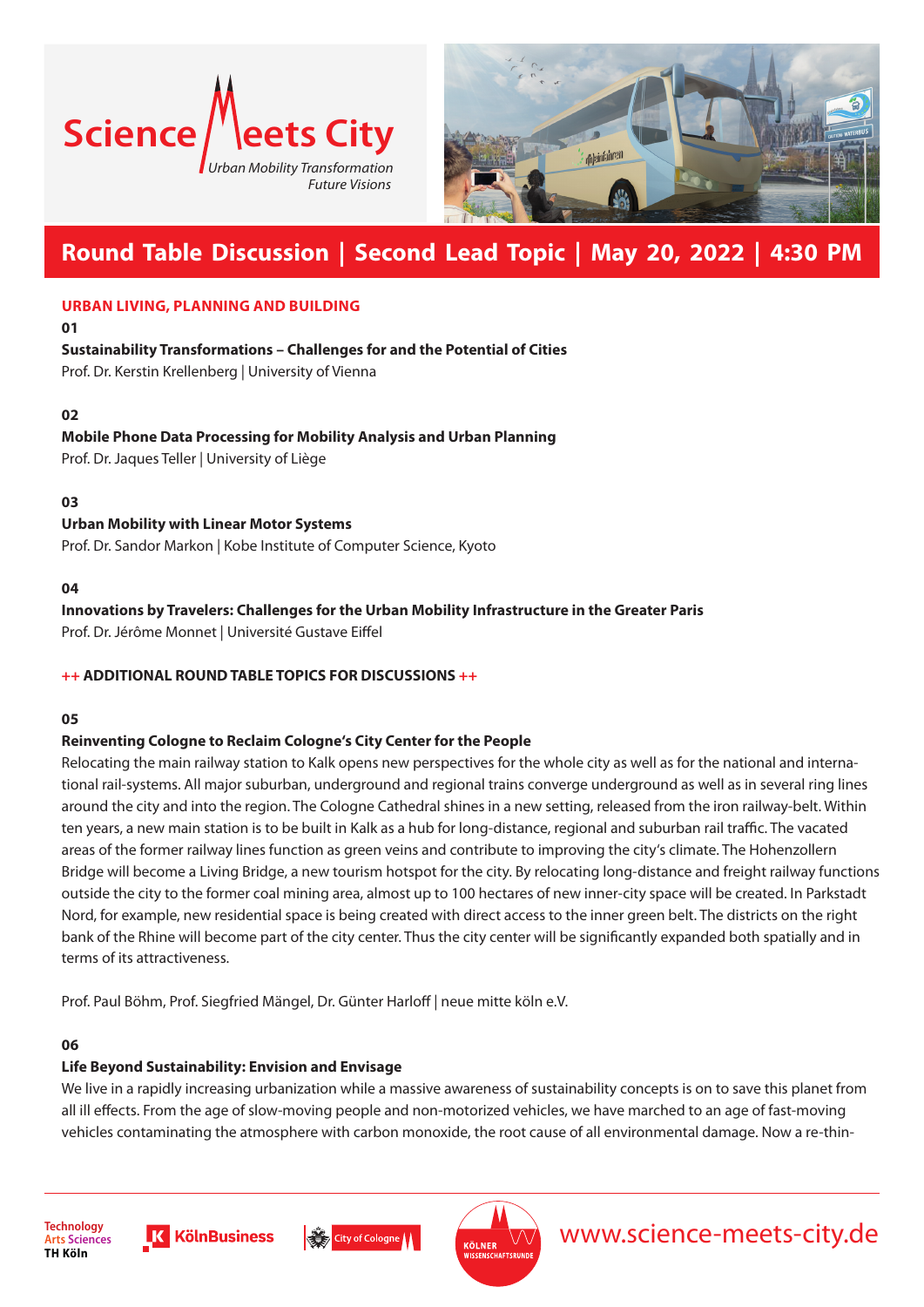



# **Round Table Discussion | Second Lead Topic | May 20, 2022 | 4:30 PM**

king to go back to the roots and want to bring in more mechanical without motors are being contemplated by governments to promote healthy and sustainable transportation.

#### Research Questions

Based on the above concept two important research questions are formulated.

To what extent the sustainable transportation reduce social and environmental impacts in the city of cologne? Would the urban infrastructure development help meet the growing demand of the community who depend on public transport? and will be it able to substitute the increasing use of private vehicles during peak hours?

Research significance

- Peak-hour Traffic
- Re-arranging maintenance work schedule
- Traffic lights with artificial intelligence
- Rescheduling office hours
- Travel incentives for the public consider at least one travel hour as a working hour

Prof. Dr. Binu Daniel, CBS International Business School

#### **07**

#### **The Challenge to Include Young and Innovative Ideas in Future Mobility**

Future mobility needs new solutions. Today's cities first emerged at ports or rivers, thermal springs, trade routes and eventually rail nodes. In the last century, automobile traffic played a significant role in urban and mobility development. In this respect, however, cities are now stretched far beyond their capacity limits.

There is widespread consensus in many places that the inner cities must be relieved. However, driving bans alone will not solve all the problems. In addition, the younger generations in particular, with their creative and sustainable ideas and approaches to solutions, should be involved in future planning on an interdisciplinary basis. All this is addressed by new forms of competitive teaching research, e.g. the SMC (Smart Mobility Challenge), which was developed at the TH Köln as a collaboration between the departments "Corporate Architecture" (Prof. Siegemund) and "Vehicle and Mobility Concepts" (Prof. Frantzen) with intense support from industry and business. A total of four young start-ups have already emerged from this and similar formats. More are in the planning stage.

Prof. Dr.-Ing. Michael Frantzen, Prof. Dipl.-Ing. Jochen Siegemund, Corporate Architecture), MSc. Marcel Heilich, cand. MA Eva Thümling | TH Köln

#### **08**

#### **DACBE - Direct Air Capturing in the Built Environment**

CBS launched a new research project 2021 with the aim to examine a novel concept towards sustainable urban infrastructure as well as carbon neutral fuels. The concept aims to combine last year's advances in direct air capturing technology with the urban sector resulting in interesting synergies.